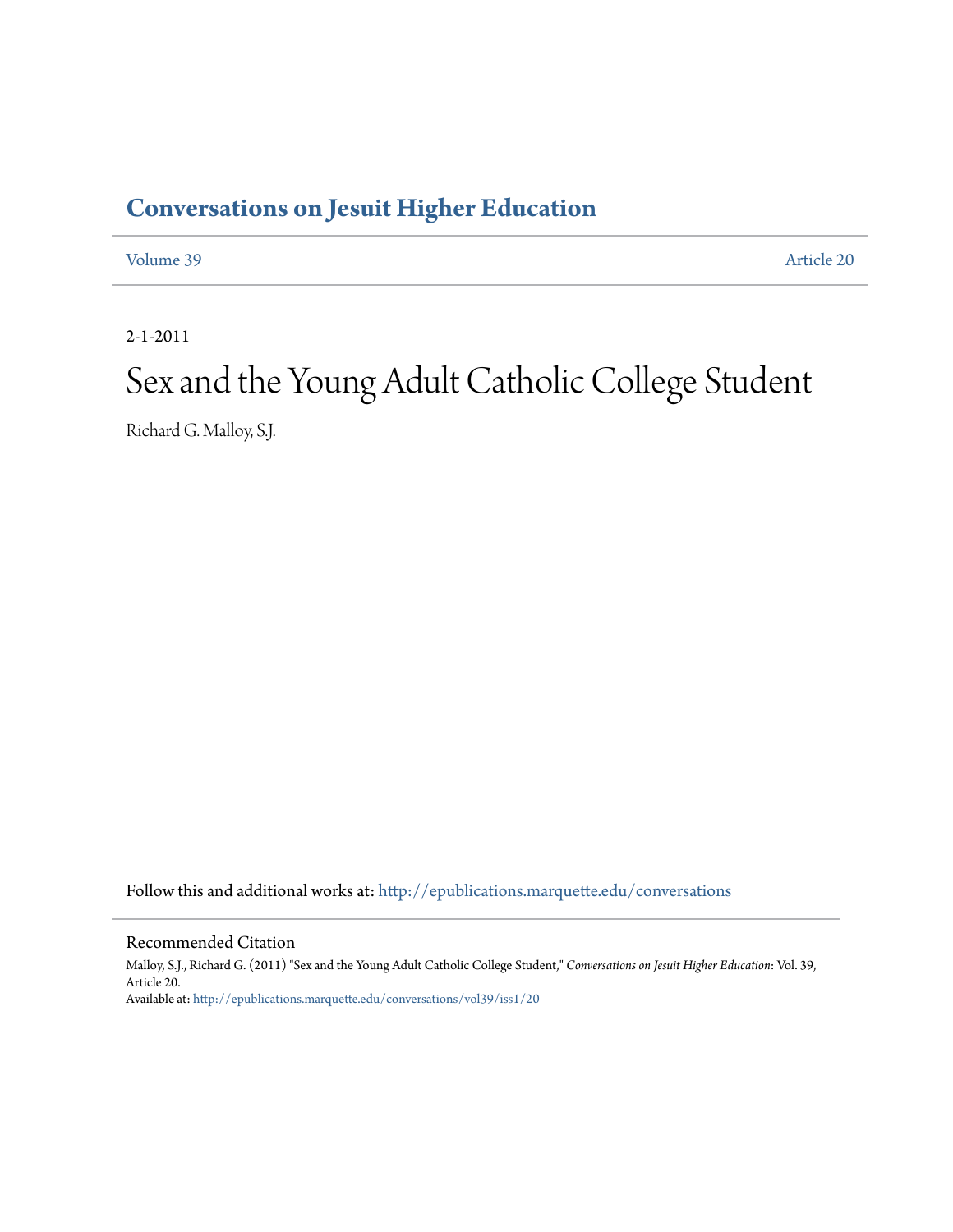# TALKING BACK

# **Sex and the Young Adult Catholic College Student**

# **A further commentary on the "hook-up" culture**

**By Richard G. Malloy, S.J.** 

ook, Fr. Rick,<br>
no disrespect<br>
or nothing<br>
but I'm doing<br>
stuff the<br>
C a t h o l i c<br>
Church does-<br>
n't want me<br>
to do. So my going to Mass would no disrespect or nothing but I'm doing stuff the C a t h o l i c Church doesn't want me

to do. So my going to Mass would be hypocritical." He doesn't want the Eucharist. He wants the constant and crazy drinking and sexual practices ubiquitous on college campuses.

Attracting young adults when the cultural practices of their present life stage seemingly contradict an authentic following of Jesus, is the pastoral challenge for those of us who minister to and with the young. These days, we face some new permutations when offering

youth true life in Christ. This generation of young adults saw the child molester *Fr. Fellatio* featured as a character on *Mad TV* as they were growing up and the real priest sex scandals have certainly done damage. Still, there are even deeper currents carrying them away from Mass.

Throughout history young people were married and parenting almost as soon as their sexual equipment was operative. Now twelve to fourteen year olds' bodies are hormonally raging while their culture instructs them to put off marriage until they are in their late twenties or early thirties. All constraints culture used to put in place to keep boys and girls apart, from dances where Sr. Mother Superior would walk around telling

the kids to leave room for the Holy Spirit to single sex dorms without visitation privileges, have gone the way of the electric typewriter. "Grinding" on the dance floor does not refer to making coffee.

The church has much to offer young adults, but our young people have never heard it. Many vociferously tell politicians to do something about Roe v. Wade (which, if ever overturned, will just throw the question back to the States). Yet I have listened to hundreds of young adults who admit no one, no parent or friendly, admirable adult has ever spoken to them about their development of character and moral formation in the area of sex.

The kids watch thousands of hours of shows like *Two and a*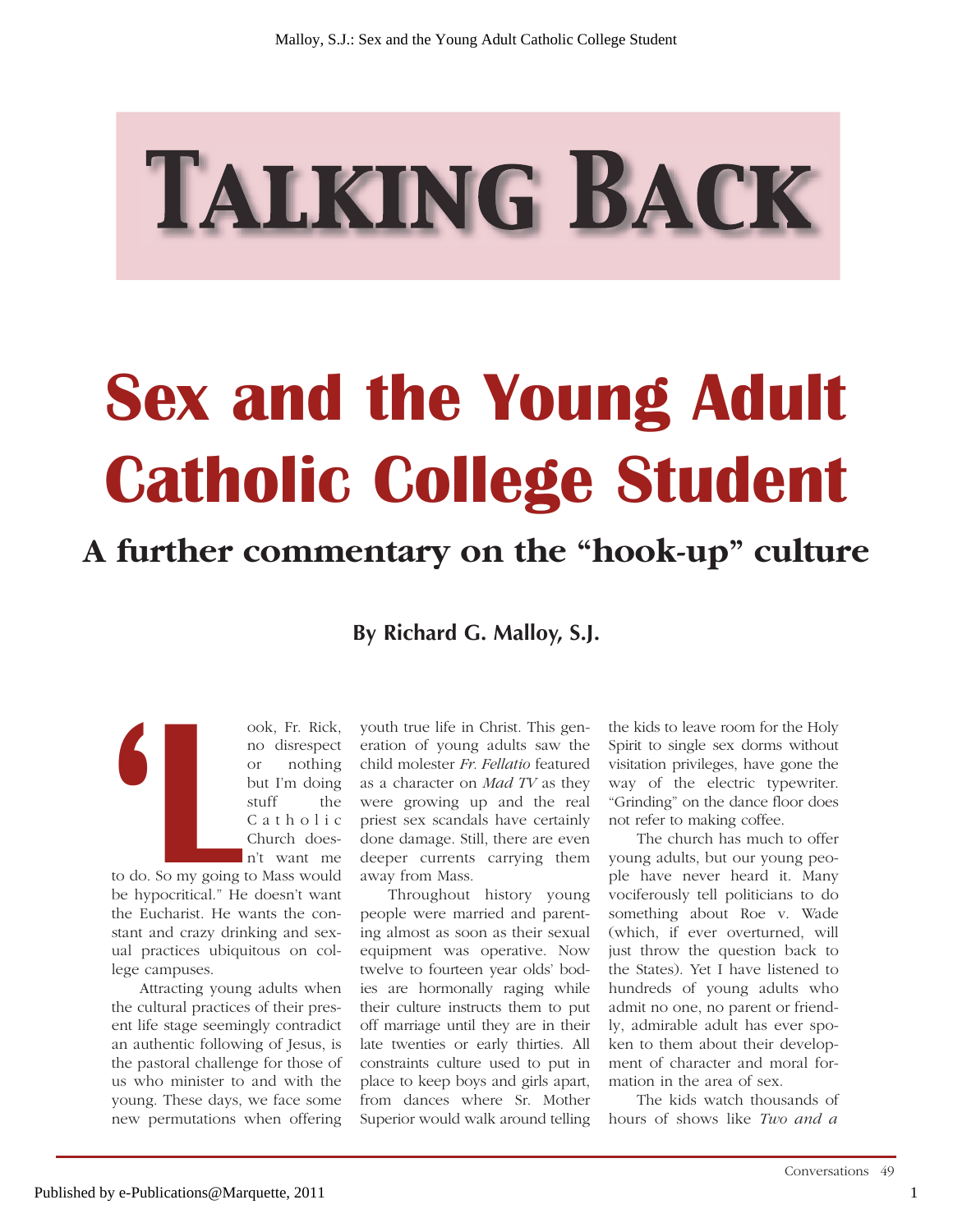### **Talking Back**

*Half Men* and *The Big Bang*, all of which are just long, predictable arguments that what matters in life is "getting laid," while we fail to offer a counter narrative more attractive and

*Oral sex has become no more meaningful nor less prevalent than the goodnight kiss*

> meaningful. *Animal House* and *American Pie: Beta House* form their social imaginations of college, yet we expect them to be able to assume the responsibility of young Christians to live sexually free, responsible and loving lives with no aid from their elders. Eighteen-yea -olds hit campus and are thrown into the tsunami of beer, babes, bodies and beds. And we wonder why they don't show up at Mass.

> Oppressive hook up culture roams and stalks their souls and we say little to nothing in response. Many freshman orientation programs warn of "STIs" and date rape scenarios, but do little to help young adults explore and understand the joys and demands of honest communication and loving relationships. To "hook up" means solely physical sex, everything from kissing to full genital encounters, all with no meaning, no further expectations, no romance and certainly no love. The really revolutionary attitudes and practices surrounding oral  $sex$  — it has become no more meaningful or less prevalent than the good night kiss have thrust young people into engaging in behaviors they are quite ambivalent about the next day.

> Many, both male and female, are profoundly dissatisfied and distressed about what they perceive to be the expectations of their peers

surrounding sexual behavior. The prevailing perceived ideology is that sex is best had often, "hot" and with no strings attached. The sad reality is that not only are so many having mindless, meaningless sex; they also are having a lot of bad sex, unsatisfying on many levels, from the lack of romance and tenderness to the rather pleasure-less and embarrassing humping of horny bodies too inebriated to perform. Theology of the Body programs with a retro emphasis on outdated gender roles (one version speaks of the man as a Knight treating the woman as a Princess who is the daughter of the King, i.e. God the Father) are at least well intentioned attempts to address the issues. But for most young people whose worldviews are formatted more by Tarantino and *Twilight*, such a reaching back to previous paradigms proves insufficient to unintelligible.



news is that there is not as much wild and crazy sex as many seem to think. *Newsweek* reports 80 percent of college students said they had only one or no sexual partners in the past year.

Researchers have found that in the USA about 25 percent of the population adheres to traditional moral meanings, i.e., sex is solely

reserved for marriage. Another 50 percent see sex as something engaged in only within very "meaningful" and "committed" relationships (maybe an occasional "wild" weekend is to be expected and excused). Sex before marriage is OK, especially when marriage is thought to be part of the "near" future. The remaining 25 percent, who are into multiple partners, as many and as often as one can, who see sex as mostly recreational and totally noncommittal, are thought by many to be in the majority.

Second virginity clubs and True Love Revolutions (e.g., Harvard's pro abstinence club: "Because you're worth waiting for") evidence something stirring among the young. They know what research reveals. Casual sex among students produces neither passion nor companionship. "Love for them was not a source of joy." Jersey Shore Guidos and Guidettes may get it on, but they are not finding love.

Even more revelatory is the finding that what people really want is not wild monkey sex with anyone they meet in a bar, nor endless serial monogamy. "When college students are asked how many sex partners they would like to have over the rest of their lives, the typical response from an overwhelming majority of both men and women is 'one'. " People really want that one lifelong lover, companion and friend. Young adults need to hear that the lifelong loving relationship championed by church teaching is what most people actually want.

The Catholic vision of transformation in Christ ("God became what we are so we might become what God is" – St. Athanatius, can help a boy or girl grow and develop from an awkward and confused adolescent into a fully alive human being, conscious of choices in the sexual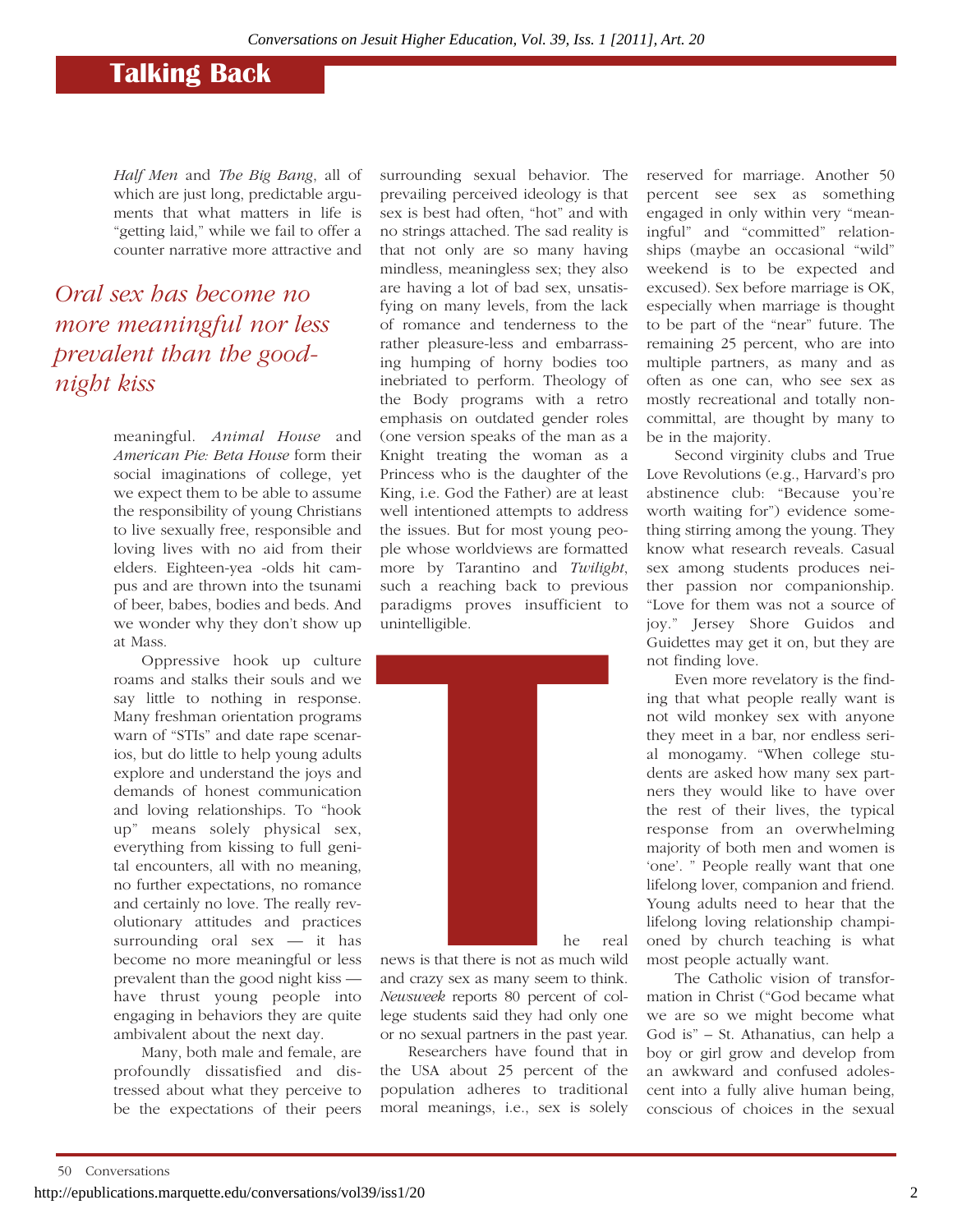#### **Talking Back**

areas of one's life, virtuous choices that help all of us live happy and healthy and holy and free. Everyone is called to freedom from all that is dehumanizing in the hook up culture, and freedom for making commitments that are authentic, true, lasting and loving.

No one wants to end up like Tiger Woods, John Edwards or Samantha from *Sex and the City*. Nor does anyone want to end up in an unhappy marriage, harnessed to a person he or she has come to despise, all in the name of supposed fidelity to the sacrament of matrimony. The people of God need assistance from the faithful in many ways and walks of life, articulating how sex and marriage unite us in Christ and lead to conversion and consolation. Married lay people would be best to lead this effort. Together the people of God need to produce sound reflections and share wisdom on how to fall and stay in love and then live out the covenant of love pledged at the altar.

This necessarily will include frank and honest discussion of the practice of birth control and the Church will have to be open to the idea that some practice of birth control is good and loving. There's a difference between artificial means of birth control employed by a married couple who are trying to raise three kids on \$30,000 a year and the giving of the pill to the 15 year old cheerleader so she can keep the halfback happy.

Rarely does a Catholic institution of higher education undertake the task of systematically presenting Catholic teaching and aims in all their attractiveness and glory. Too many Catholic students report that all they hear is "Three word Catholic teaching: 'Don't do it.' 'Don't be gay.' " (*Conversations*, Spring 2010, p. 15). To engage and enrich young adults about the vision of the faith concerning matters of sex and sexuality, we need to do a much better job of communicating the richly nuanced and thoroughly human wisdom of our Catholic tradition.

What the Church actually teaches is chastity, "The successful integration of sexuality within the person." This integration leads to "inner unity" and the personal expression of just and loving relationships. The gift of sex is the power to give of our selves, body and soul, to another in love, which mirrors our relationship with God. Challenging students to experience the sanity and serenity the heroic embrace of chastity offers young adults is a powerful remedy to the chronic confusion and pulverizing pain surrounding the hook up culture in which they are immersed. Here are some suggestions for opening young adult minds to the possibility of making such an embrace

1) **Converse with them about development in discipleship**: Peter didn't have it all together from day one. Nor did Mary Magdalene. None of us do. The church calls us all to grow in Christ. Fidelity to Christ in matters sexual is a process, not a product. Tell them the truth: Sex is like baseball; errors are part of the game.

2) **Challenge Drunkenness**: College is the only institution where public intoxication is still acceptable. Point out that the alcohol soaked party nights in college mask their true selves and only benefit the idols and profit margins of Smirnoff, Bacardi, and Bud Light. College-age people need to learn how to relate while sober. No one wants to find the future mother or father of his or her children while four sheets to the wind. And Everclear (grain alcohol) served in a clean trash can is always a clear indication you are at the wrong frat party.

3) **Preach a full and flexible Catholicism**. The faith is rooted in our relationship with Jesus. His Holy Spirit develops within us desires for God and service of others. To be Catholic is to be striving to glimpse the grace of God forming our hearts and minds over time. Our God is patient and compassionate. There are many ways of being authentically Catholic.

4) **Lean into the practice of discerning Justice**. Every college student wants to be treated fairly. Is what one is doing on multiple party nights throughout the week fair, just, right? Would you want someone doing this with your little brother or sister? If your mother or father were doing what you are doing, would you be cheering, or ashamed? Is all the partying right and just to those paying the tuition bills?

5) **Get real about the seismic changes surrounding the whole "GLBTQ" population**. Although the gay population is nowhere near 10 percent (it's more like 3 percent, a sizable number of people, some 9 million in the USA, self identify as being homosexually oriented in their desires. Homosexual promiscuity must be challenged, as must heterosexual promiscuity, for neither support just or loving relationships. As gay, lesbian, bisexual, transgendered and queer people continue to become more public ly accepted (the military is moving toward dropping "don't ask don't tell"), a church perceived as staunchly, vociferously and rabidly anti-gay will be shunned

*Twenty-five percent of the population believes that sex is solely reserved for marriage.*